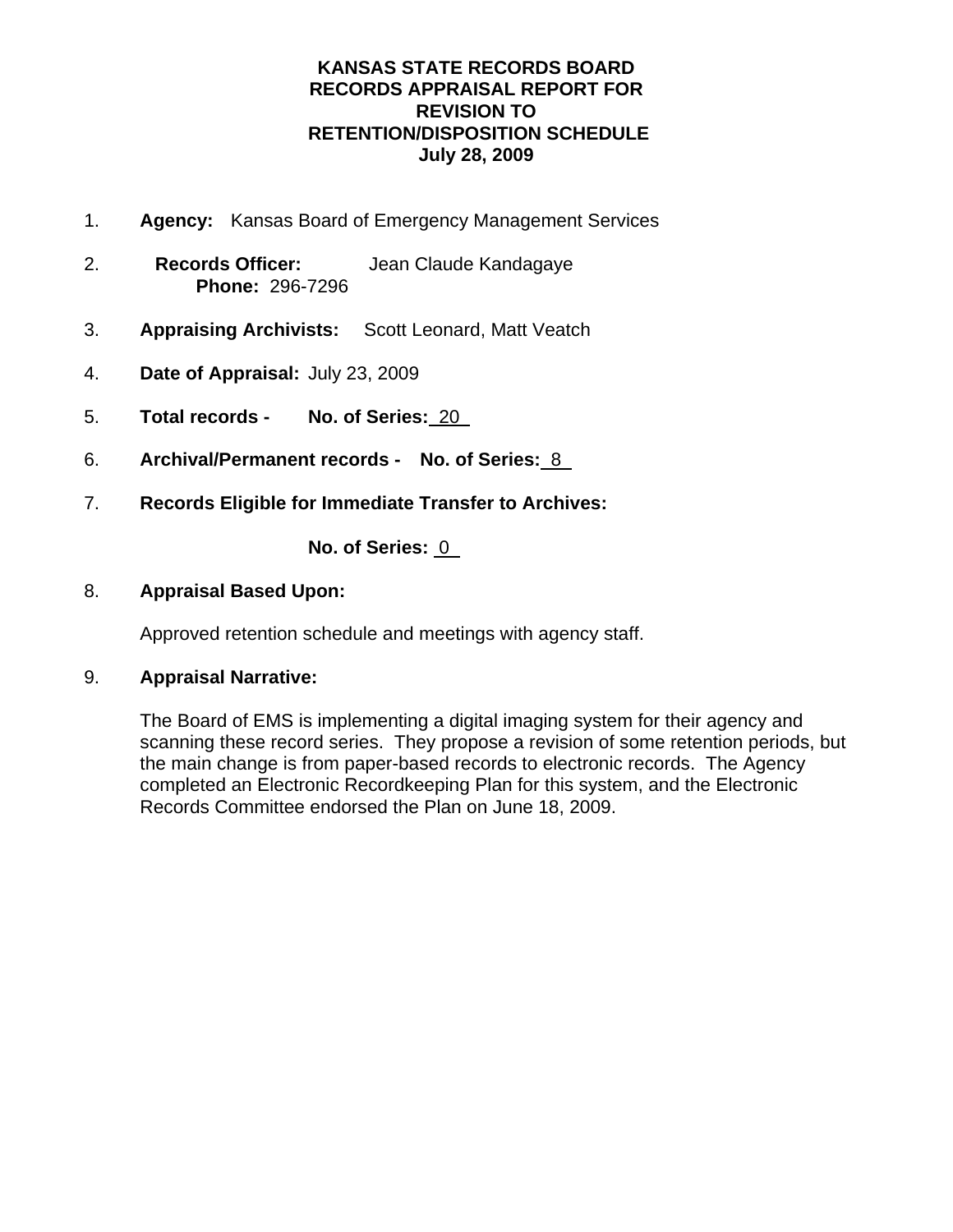## **206-001 Board of Emergency Medical Services**

#### **Ambulance Inspection Files** (Series 0024-206)

Documents relating to the inspection of ambulances and rescue vehicle companies to ensure their compliance with public safety standards established by the board.

#### **Entry Status:** Ready for SRB

**Retention Period:** See Comments

**Disposition:** See Comments

#### **Restrictions:** None

**Comments:** Retain in office for 1 year (or longer for problem companies, until no longer useful). Transfer to digital archive and destroy hard copies after performance of quality assurance. Keep digital record for 5 years and then purge.

**Record Copy:** Electronic

#### **Electronic Recordkeeping Plan Endorsed**

**Remarks:** 7/23/09: Revised retention; part of Electronic Recordkeeping Plan

#### **Ambulance Service Files** (Series 0001-206)

Documents relating to the licensure and renewal process for ambulances and rescue vehicles to ensure their compliance with requirements established by the board.

**Entry Status:** Ready for SRB

**Retention Period:** See Comments

## **Disposition:** See Comments

**Restrictions:** None

**Comments:** Retain in office for 1 year (or longer for problem companies, until no longer useful). Transfer to digital archive and destroy hard copies after preforming quality assurance. Keep digital record for 5 years and then purge.

**Record Copy:** Electronic

#### **Electronic Recordkeeping Plan Endorsed**

**Remarks:** 7/23/09: Revised retention; part of Electronic Recordkeeping Plan.

### **Attendant Certification Files** (Series 0002-206)

Application and supporting documentation relating to the issuance of licenses and renewals to qualified emergency medical technicians, first responders, and mobile intensive care technicians.

**Entry Status:** Ready for SRB

**Retention Period:** See Comments

**Disposition:** See Comments

**Restrictions:** 5 USC Sec. 552a

**Comments:** Retain in office for one renewal cycle (2 years); transfer to permanent digital archive and then destroy paper-based records after performance of quality assurance. **Record Copy:** Electronic

#### **Electronic Recordkeeping Plan Endorsed**

**Remarks:** 7/23/09: Revised retention; part of Electronic Recordkeeping Plan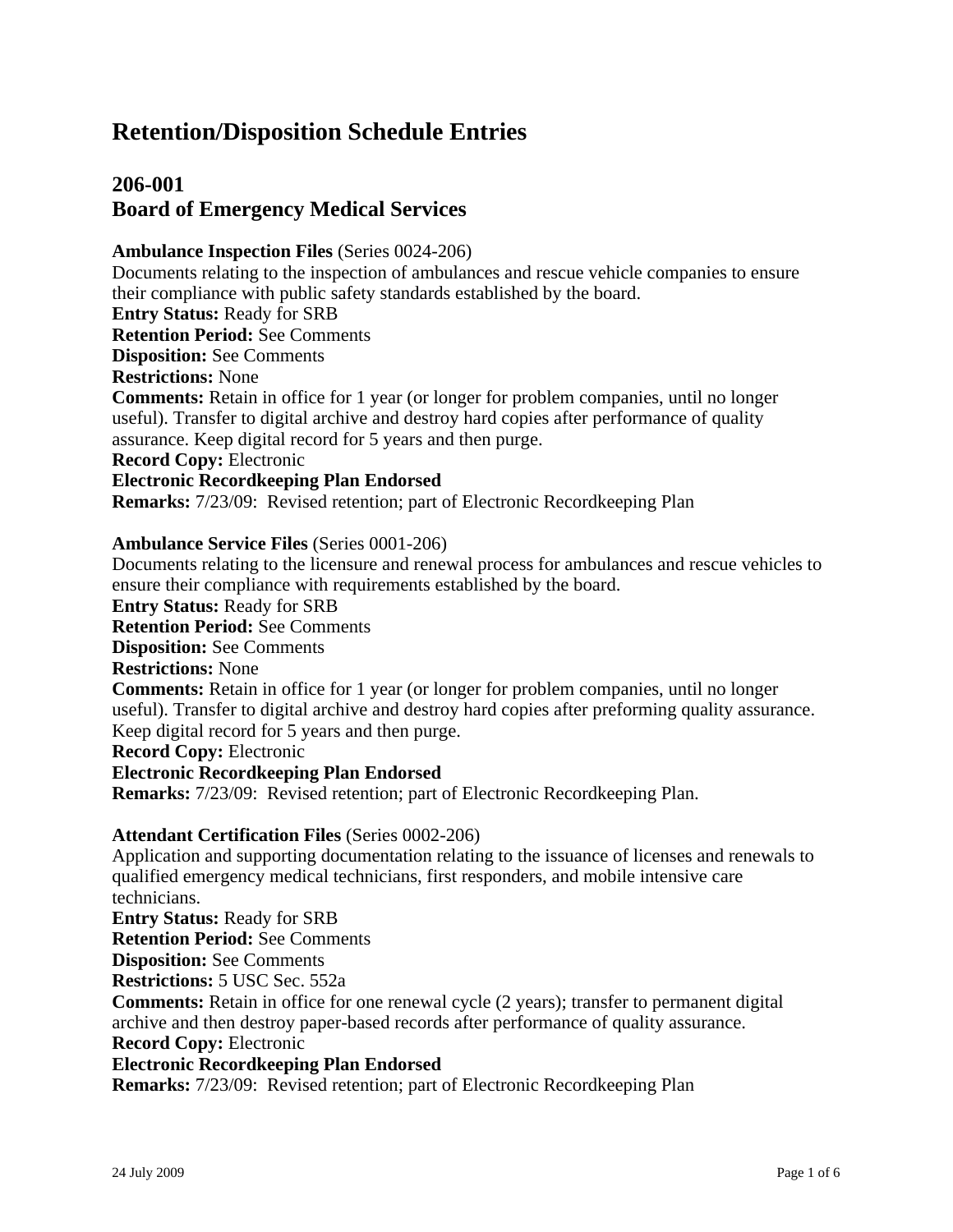#### **Complaint Files** (Series 0025-206)

Complaints lodged by consumers regarding a licensed individual or ambulance and rescue vehicle service company and subsequent resolution by the board. **Entry Status:** Ready for SRB **Retention Period:** See Comments **Disposition:** See Comments **Restrictions:** None **Comments:** Retain until no longer immediately needed, Transfer to digital archive and destroy hard copies after performing quality assurance. Keep digital record for 5 years and then purge. **Record Copy:** Electronic **Electronic Recordkeeping Plan Endorsed Remarks:** 7/23/09: Revised retention; part of Electronic Recordkeeping Plan.

### **Continuing Education Files** (Series 0003-206)

Documents relating to mandatory continuing educational credits required for attendants to maintain certification. Also includes records relating to long-term and short-term Program Providers and Sponsors of Continuing Education and Initial Education. A.K.A. "Program Provider Files."

**Entry Status:** Ready for SRB

**Retention Period:** See Comments

**Disposition:** See Comments

**Restrictions:** None

**Comments:** Retain until no longer immediately needed (2 years), transfer to permanent digital archive and then destroy paper-based record after performing quality assurance.

**Record Copy:** Electronic

#### **Electronic Recordkeeping Plan Endorsed**

**Remarks:** 7/23/09: Revised retention, description, & record copy; part of Electronic Recordkeeping Plan.

**Contracts** (Series 0004-206)

Legal agreements with individuals and organizations. Includes all associated documents, eg. DA-146 series. **Entry Status:** Ready for SRB

**Retention Period:** See Comments

**Disposition:** See Comments

**Restrictions:** None

**Comments:** Retain until expiration of contract. Transfer to digital archive and destroy hard copies after performing quality assurance. Keep digital record for 5 years and then purge. **Record Copy:** Electronic

#### **Electronic Recordkeeping Plan Endorsed**

**Remarks:** 7/23/09: Revised retention; part of Electronic Recordkeeping Plan.

#### **Correspondence - Routine** (Series 0006-206)

Incoming and outgoing letters and memoranda which pertain only to routine matters handled in accordance with existing policy and procedures: requests for information, letters of transmittal, etc.

**Entry Status:** Ready for SRB **Retention Period:** See Comments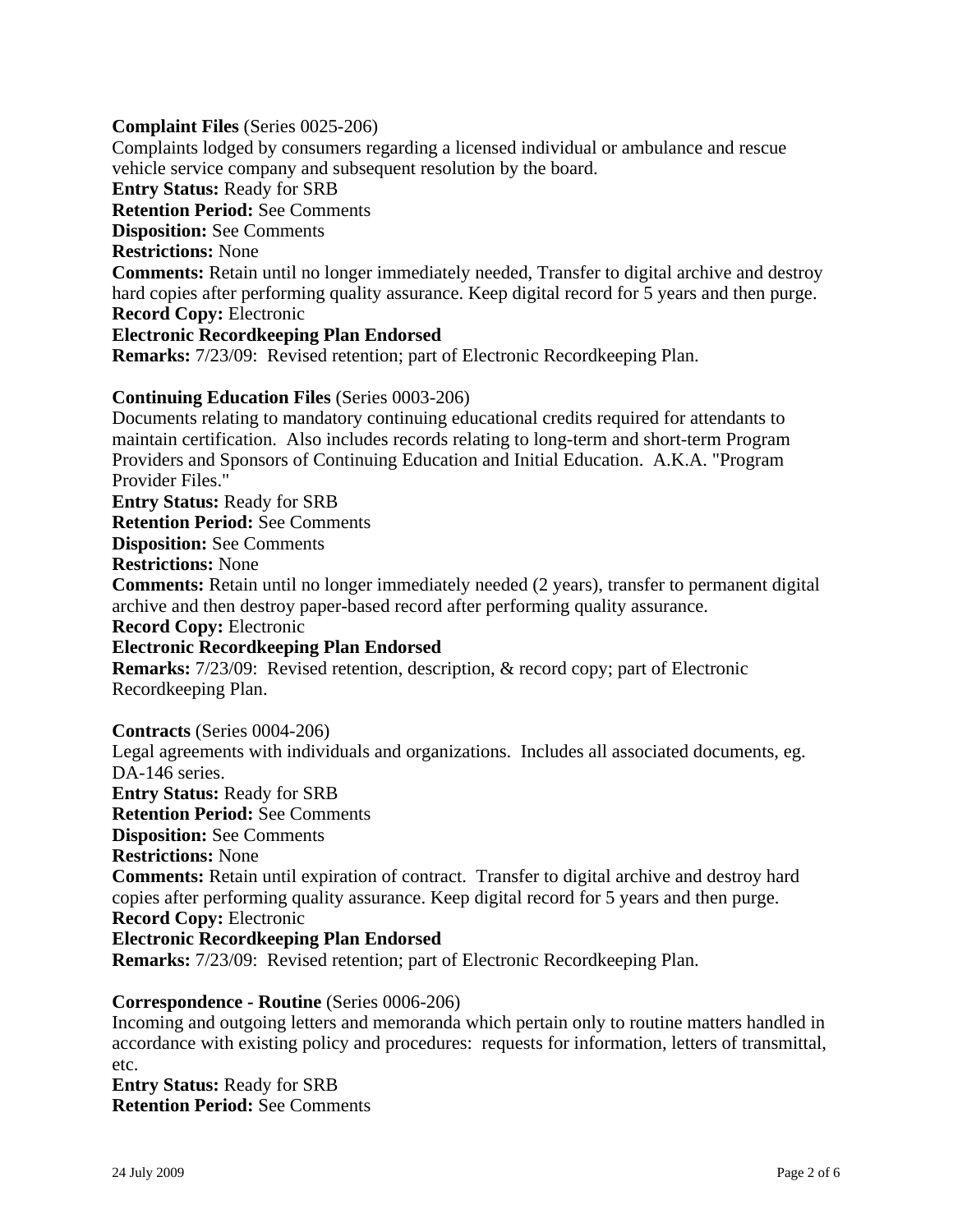**Disposition:** See Comments

**Restrictions:** None

**Comments:** Retain until no longer immediately needed. Transfer to digital archive and destroy hard copies after performing quality assurance. Keep digital record for 3 years and then purge. **Record Copy:** Electronic

## **Electronic Recordkeeping Plan Endorsed**

**Remarks:** 7/23/09: Revised retention: part of Electronic Recordkeeping Plan.

#### **Employee Personnel Files** (Series 0007-206)

Documents associated with the employment of specific personnel: employee evaluation forms, applications for employment, and other personnel materials.

**Entry Status:** Ready for SRB

**Retention Period:** See Comments

**Disposition:** See Comments

**Restrictions:** KSA 45-221(a)(4)

**Comments:** Retain in office for length of employee's tenure plus 3 years. Transfer to permanent digital archive and destroy hard copies after performing quality assurance.

**Record Copy:** Electronic

#### **Electronic Recordkeeping Plan Endorsed**

**Remarks:** 7/23/08: Revised record copy; art of Electronic Recordkeeping Plan.

#### **Examination Files** (Series 0009-206)

Copies of examinations given to candidates applying for a license to practice in the state as required by KSA 65-6129. **Entry Status:** Ready for SRB **Retention Period:** See Comments **Disposition:** Destroy **Restrictions:** KSA 45-221(a)(9) **Comments:** Retain until no longer immediately needed, transfer to permanent digital archive and then destroy paper-based record after performing quality assurance. **Record Copy:** Electronic **Electronic Recordkeeping Plan Endorsed Remarks:** 7/23/09: Revised retention & record copy; part of Electronic Recordkeeping Plan.

### **Examiner and Instructor Files** (Series 0010-206)

Documents relating to performance ratings given and complaints filed against course examiners and instructors.

**Entry Status:** Ready for SRB **Retention Period:** See Comments **Disposition:** See Comments

**Restrictions:** None

**Comments:** Retain in office 2 calendar years after expiration of the individual instructor or examiner certification or complaint is resolved. Transfer to digital archive and destroy hard copies after performing quality assurance. Keep digital record for 3 years and then purge. **Record Copy:** Electronic

#### **Electronic Recordkeeping Plan Endorsed**

**Remarks:** 7/23/09: Revised retention & record copy; part of Electronic Recordkeeping Plan.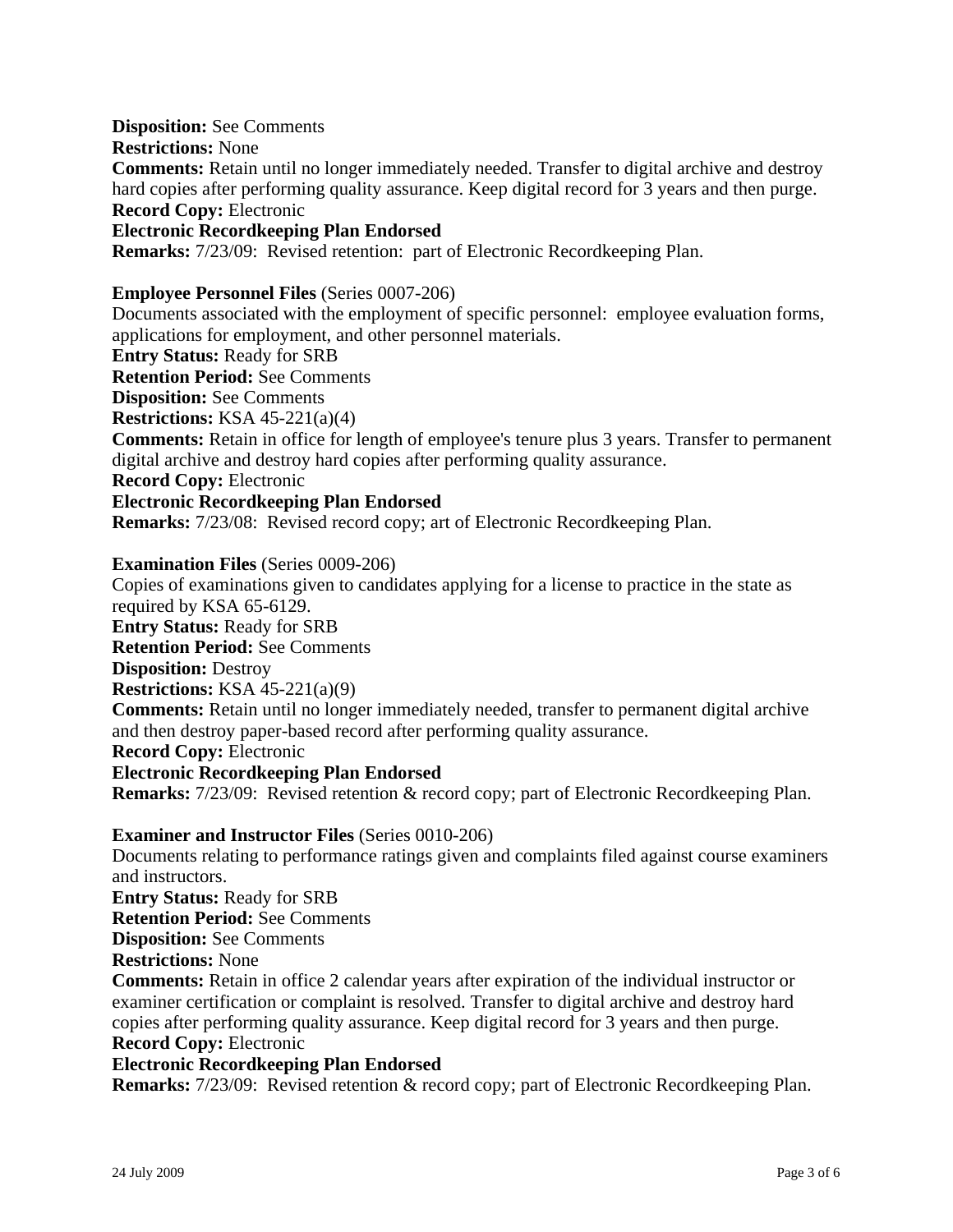#### **Initial Training Program Files** (Series 0014-206)

Documents relating to the development of criteria for course curricula and approval of the course of instruction for instructor-coordinators to ensure training programs meet board requirements. **Entry Status:** Ready for SRB **Retention Period:** See Comments **Disposition:** See Comments **Restrictions:** None **Comments:** Retain until no longer immediately needed, transfer to permanent digital archive and then destroy paper-based record after performing quality assurance. **Record Copy:** Electronic **Electronic Recordkeeping Plan Endorsed Remarks:** 7/23/09: Revised retention & record copy; part of Electronic Recordkeeping Plan.

#### **Instructor-Coordinator and Training Officer Files** (Series 0015-206)

Documents relating to the certification and renewal process for instructor-coordinators and training officers authorized to coordinate training programs for attendants. **Entry Status:** Ready for SRB **Retention Period:** See Comments **Disposition:** See Comments **Restrictions:** None **Comments:** Retain until no longer immediately needed, transfer to permanent digital archive and then destroy paper-based record after performing quality assurance. **Record Copy:** Electronic **Electronic Recordkeeping Plan Endorsed Remarks:** 7/23/09: Revised retention & record copy; part of Electronic Recordkeeping Plan.

#### **Inventory Records - Expendable Property** (Series 0016-206)

Records of receipts, disbursements, and balances of office supplies and other expendable inventory materials.

**Entry Status:** Ready for SRB

**Retention Period:** See Comments

**Disposition:** See Comments

**Restrictions:** None

**Comments:** Retain until no longer immediately needed. Transfer to digital archive and destroy hard copies after performing quality assurance. Keep digital record for 5 years and then purge. **Record Copy:** Electronic

#### **Electronic Recordkeeping Plan Endorsed**

**Remarks:** 7/23/09: Revised retention & record copy; part of Electronic Recordkeeping Plan.

#### **Inventory Records - Non-Expendable Property** (Series 0017-206)

Records related to capital equipment inventory management: DA forms 80 thru 83, computer reports from the Department of Administration, internal documents, correspondence, etc. **Entry Status:** Ready for SRB **Retention Period:** See Comments **Disposition:** See Comments **Restrictions:** None **Comments:** Retain until no longer immediately needed. Transfer to digital archive and destroy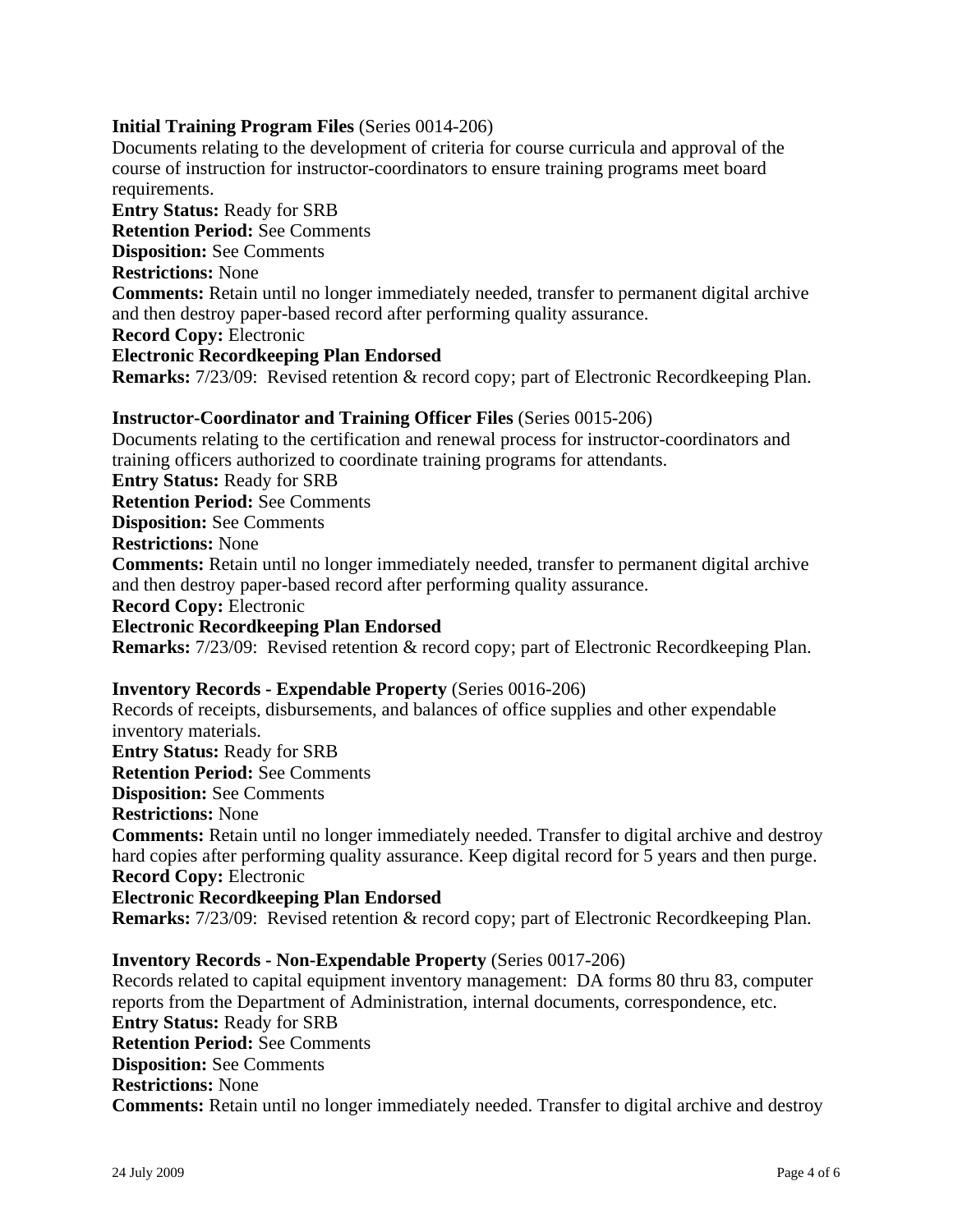hard copies after performing quality assurance. Keep digital record for 5 years and then purge. **Record Copy:** Electronic

#### **Electronic Recordkeeping Plan Endorsed**

**Remarks:** 7/23/09: Revised retention & record copy; part of Electronic Recordkeeping Plan.

#### **Investigation Files** (Series 0018-206)

Documents relating to investigations into allegations of incompetence or illegal practice by attendants and any resulting action taken by the board against the individual. **Entry Status:** Ready for SRB **Retention Period:** See Comments **Disposition:** Permanent **Restrictions:** None **Comments:** Retain in office until case is closed, transfer to permanent digital archive and destroy hard copies after performing quality assurance. **Record Copy:** Electronic **Electronic Recordkeeping Plan Endorsed Remarks:** 7/23/09: Revise retention & record copy; part of Electronic Recordkeeping Plan. **Legal Recognition and Temporary Files** (Series 0020-206) Applications and supporting documentation relating to temporary certification requests from non-resident attendants to practice in the state. **Entry Status:** Ready for SRB **Retention Period:** See Comments **Disposition:** See Comments **Restrictions:** None **Comments:** Retain until expiration of certificate. Transfer to digital archive and destroy hard copies after performing quality assurance. Keep digital record for 3 years and then purge. **Record Copy:** Electronic

#### **Electronic Recordkeeping Plan Endorsed**

**Remarks:** 7/23/09: Revise retention & record copy; part of Electronic Recordkeeping Plan.

#### **Minutes** (Series 0021-206)

Proceedings of regular or special meetings of committees, commissions, and other standing or ad hoc organizations. **Entry Status:** Ready for SRB **Retention Period:** See Comments **Disposition:** Permanent **Restrictions:** None **Comments:** Destroy audiotapes of proceedings following transcription. Retain until no longer immediately needed, transfer to permanent digital archives and retain paper-based record until performing quality assurance, then destroy. **Record Copy:** Electronic **Electronic Recordkeeping Plan Endorsed Remarks:** 7/24/09: Revise retention & record copy; part of Electronic Recordkeeping Plan.

#### **Supply Requests** (Series 0011-206)

Documents used by subordinate organizations to order expendable supplies from central supply rooms.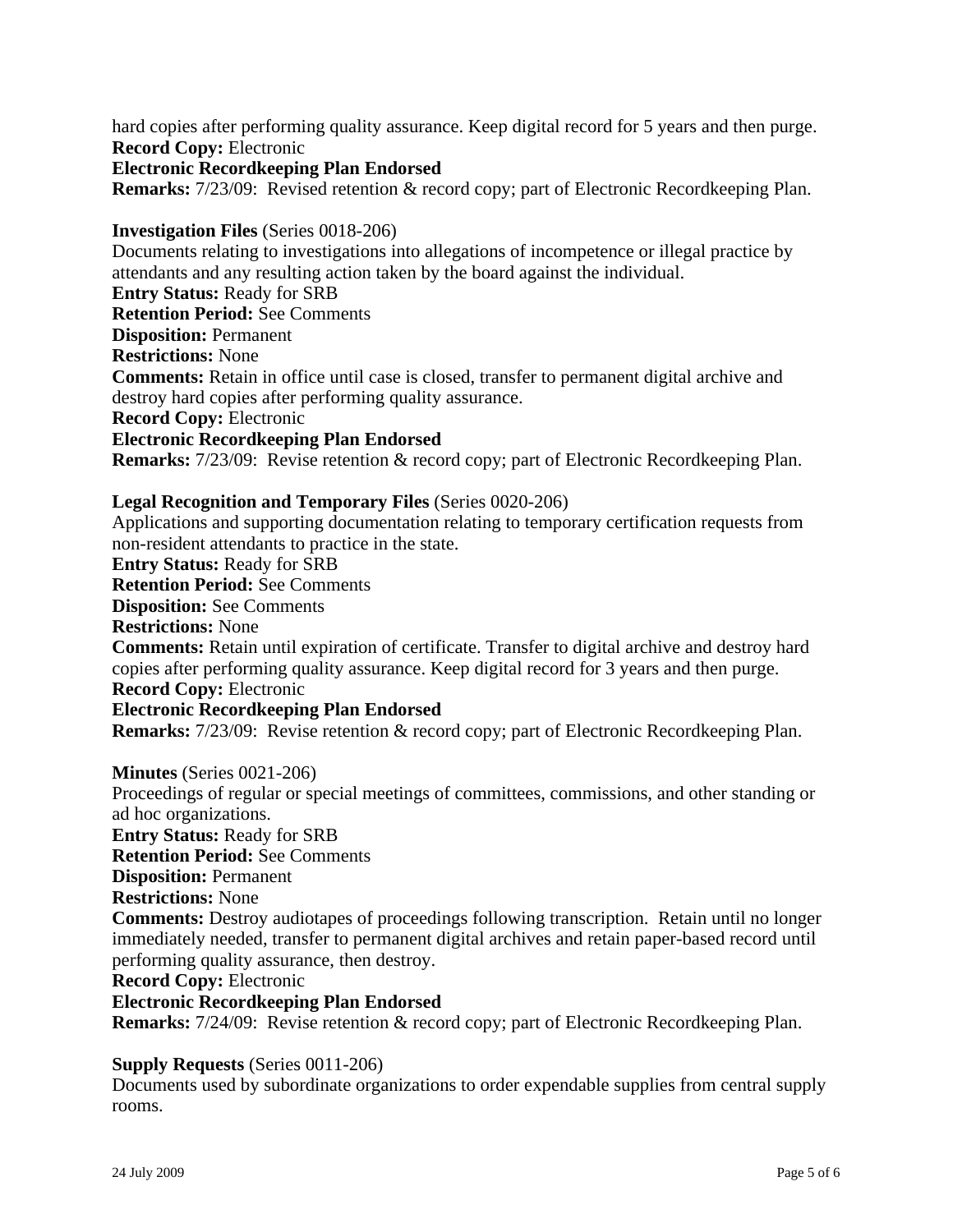**Entry Status:** Ready for SRB **Retention Period:** 003 fisc yrs **Disposition:** See Comments **Restrictions:** None **Comments:** Retain until no longer immediately needed. Transfer to digital archive and destroy hard copies after performing quality assurance. Keep digital record for 3 years and then purge. **Record Copy:** Electronic

## **Electronic Recordkeeping Plan Endorsed**

**Remarks:** 7/23/09: Revised series title, retention, & record copy; part of Electronic Recordkeeping Plan.

#### **Vouchers - Purchase** (Series 0023-206)

Copies of documents used to order and pay for goods and services: DA forms 100 thru 109 and DA-120. **Entry Status:** Ready for SRB **Retention Period:** 003 fisc yrs **Disposition:** See Comments **Restrictions:** None **Comments:** Retain until no longer immediately needed. Transfer to digital archive and destroy hard copies after performing quality assurance. Keep digital record for 3 years and then purge. **Record Copy:** Electronic **Electronic Recordkeeping Plan Endorsed Remarks:** 7/23/09: Revised retention & record copy; part of Electronic Recordkeeping Plan.

### **Vouchers - Receipts** (Series 0022-206)

Copies of documents used to transfer funds received by agencies from individuals and organizations into their particular accounts: forms DA-3 series. **Entry Status:** Ready for SRB **Retention Period:** 003 fisc yrs **Disposition:** See Comments **Restrictions:** None **Comments:** Retain until no longer immediately needed. Transfer to digital archive and destroy hard copies after performing quality assurance. Keep digital record for 3 years and then purge. **Record Copy:** Electronic **Electronic Recordkeeping Plan Endorsed**

**Remarks:** 7/23/09: Revised retention & record copy; part of Electronic Recordkeeping Plan.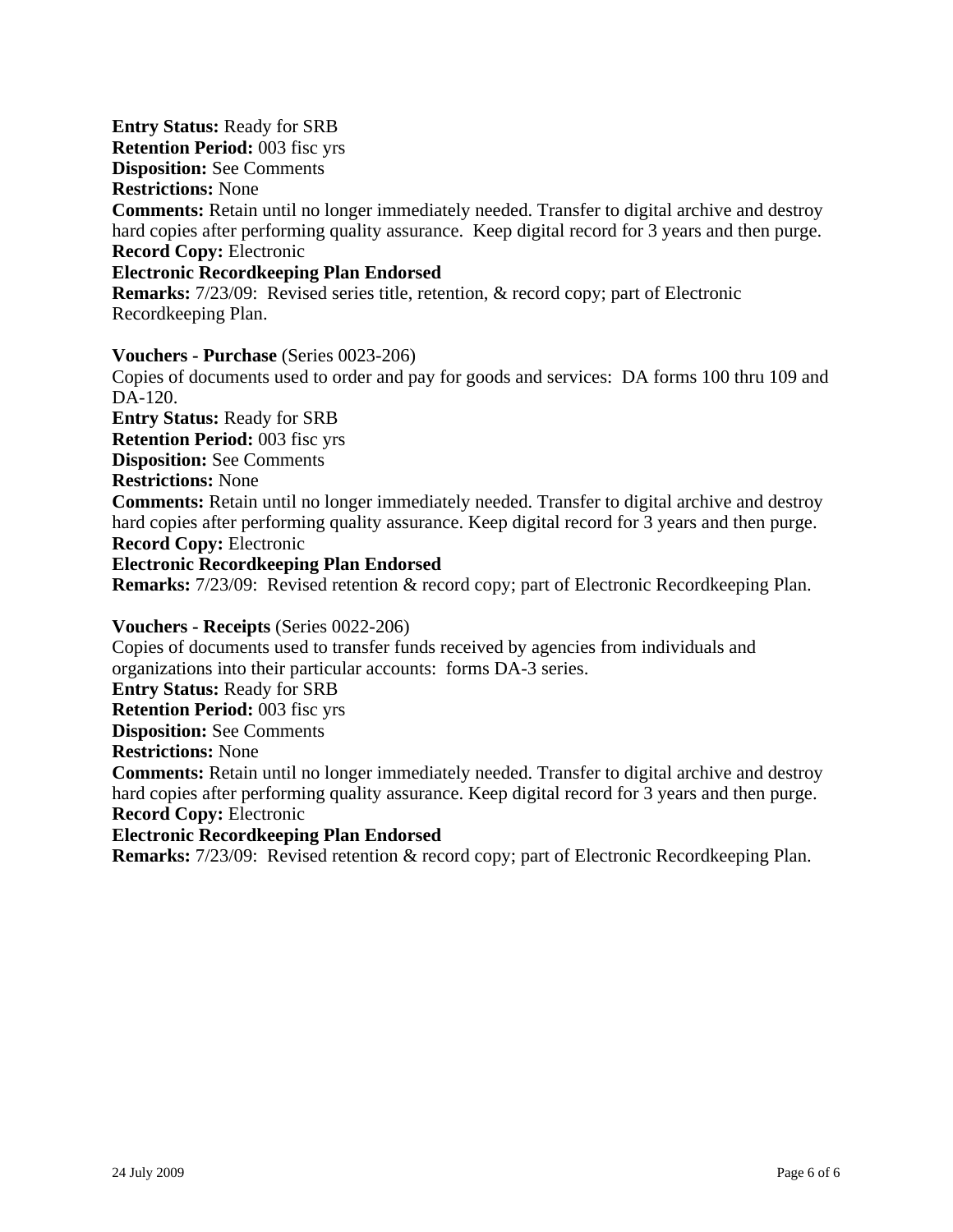- 1. **Agency:** Local General Schedule: County Clerks
- 2. **Appraising Archivists:** Scott Leonard
- 3. **Date of Appraisal:** July 24, 2009
- 4. **Total records No. of Series:** 1
- 5. **Archival/Permanent records No. of Series:** 0
- 6. **Records Eligible for Immediate Transfer to Archives:**

**No. of Series:** 0

## 7. **Appraisal Based Upon:**

Approved retention schedule and input from County Clerks.

### 8. **Appraisal Narrative:**

The County Clerks Association proposed revising the retention period for this series, due to the fact that the record is also kept in the County Treasurer's offices. The records should be kept for audit purposes, but the Association felt that one year was sufficient.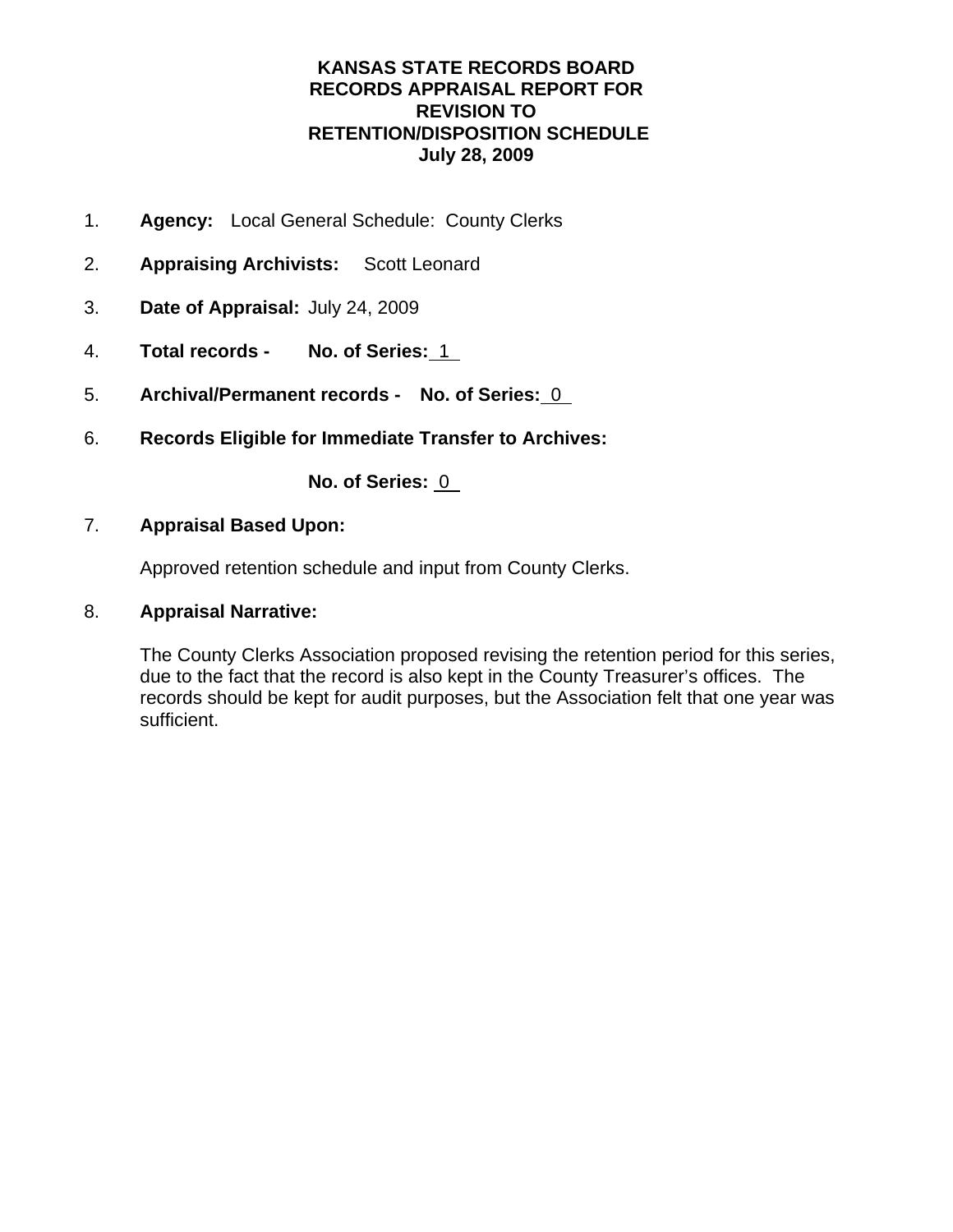**000-104 Local Government Records County Clerk**

**Motor Vehicle Records** (Series 0039-104) Property Tax Refund Applications, Registration and Property Tax Receipts, Sales Tax and Compensating Use Sales Tax Reports, Tag and Decal Listing Sheet, Tax Refunds, and Copies of Title Applications. **Entry Status:** Ready for SRB **Retention Period:** See Comments **Disposition:** Destroy **Restrictions:** None **Comments:** Retain one year for audit purposes. **Record Copy:** Unknown **Remarks:** 7/24/09: Revised retention; this series is duplicated in the County Treasurer's office.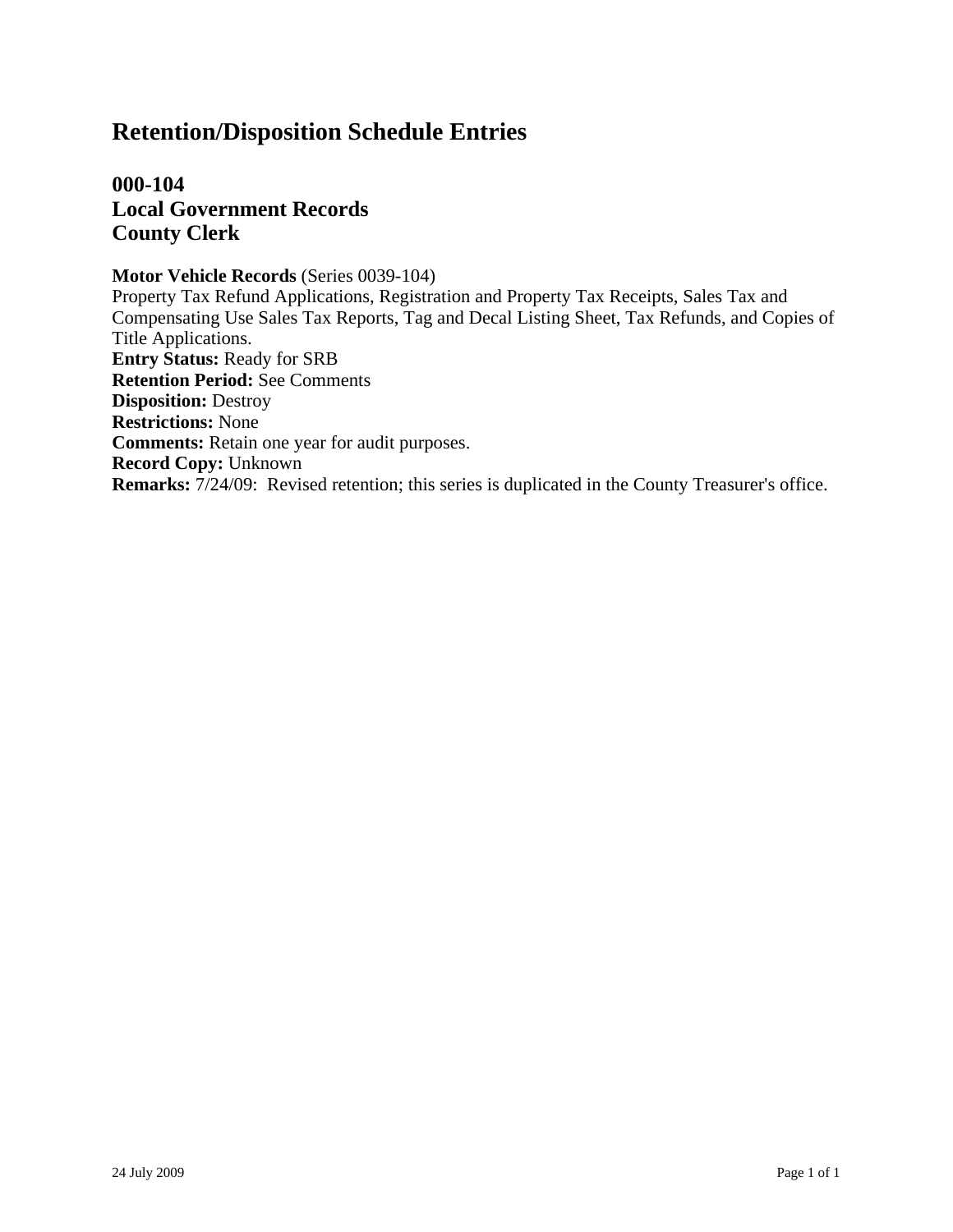- 1. **Agency:** Kansas Department of Agriculture
- 2. **Records Officer:** Jessica Bowser **Phone:** 296-3902
- 3. **Appraising Archivists:** Scott Leonard, Matt Veatch, Pat Michaelis, Bob Knect, Matt Gorzalski
- 4. **Date of Appraisal:** April 20, 2009
- 5. **Total records No. of Series:** 1
- 6. **Archival/Permanent records No. of Series:** 1
- 7. **Records Eligible for Immediate Transfer to Archives:**

**No. of Series:** 0

8. **Appraisal Based Upon:**

Review by grant project staff and KSHS archivists.

## 9. **Appraisal Narrative:**

This series from the Kansas Dept. of Agriculture was reappraised by staff as part of the NHPRC grant project, and found to have archival value. KSHS currently has some of these records in the State Archives, but the current disposition is "Destroy."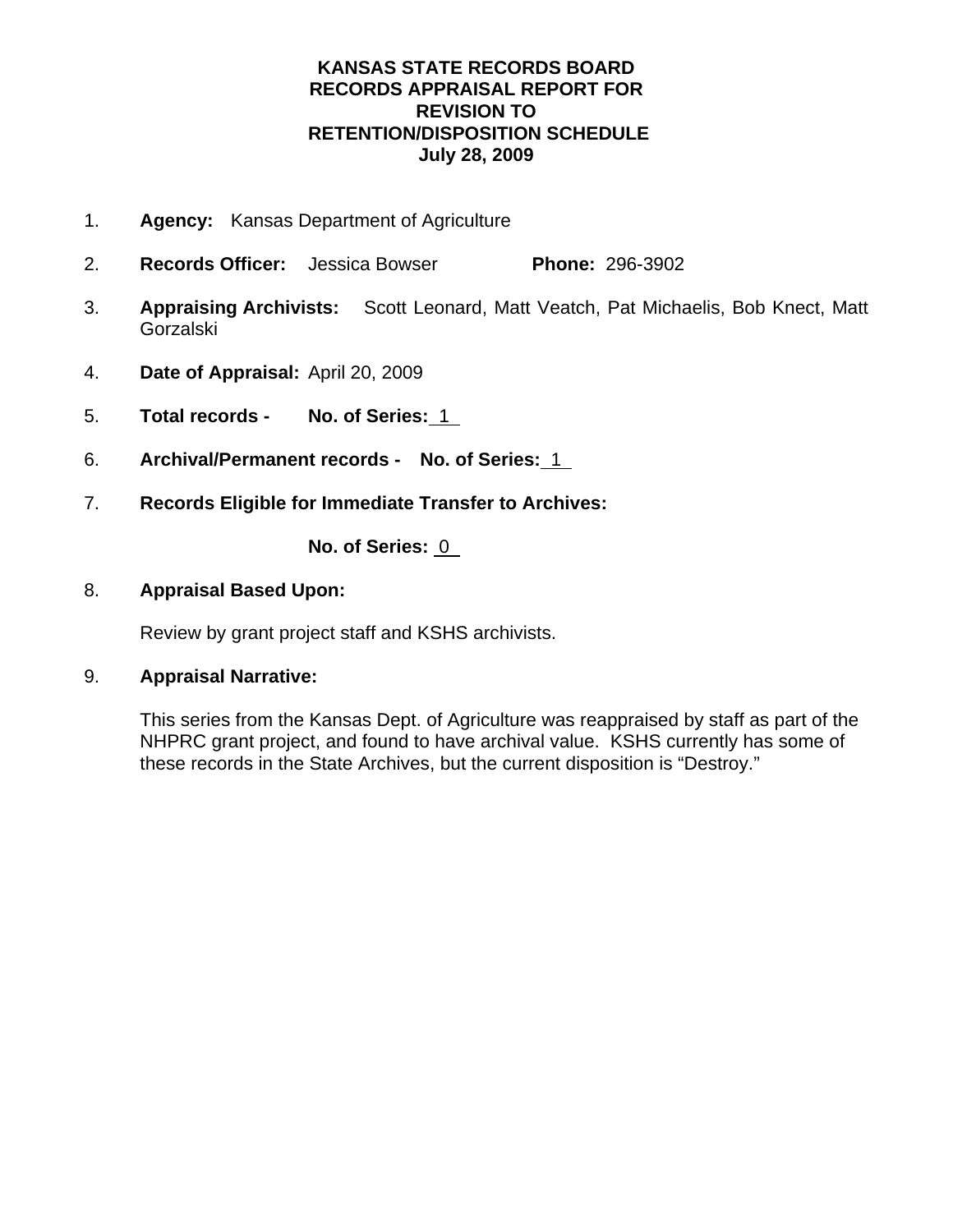**046-005 Department of Agriculture Pesticide and Fertilizer Program Pesticide Program**

#### **Agricultural Chemical Registration Files - Section 18** (Series 0147-046) Applications, correspondence, material safety data sheets, and other supporting documents relating to a one time request by farmers to use pesticides in an emergency situation. **Entry Status:** Ready for SRB **Retention Period:** See Comments **Disposition:** Archives **Restrictions:** None **Comments:** Retain until no longer useful, then transfer to the State Archives for purging. **Record Copy:** Unknown **Remarks:** 7/22/09: Retention revised due to reappraisal.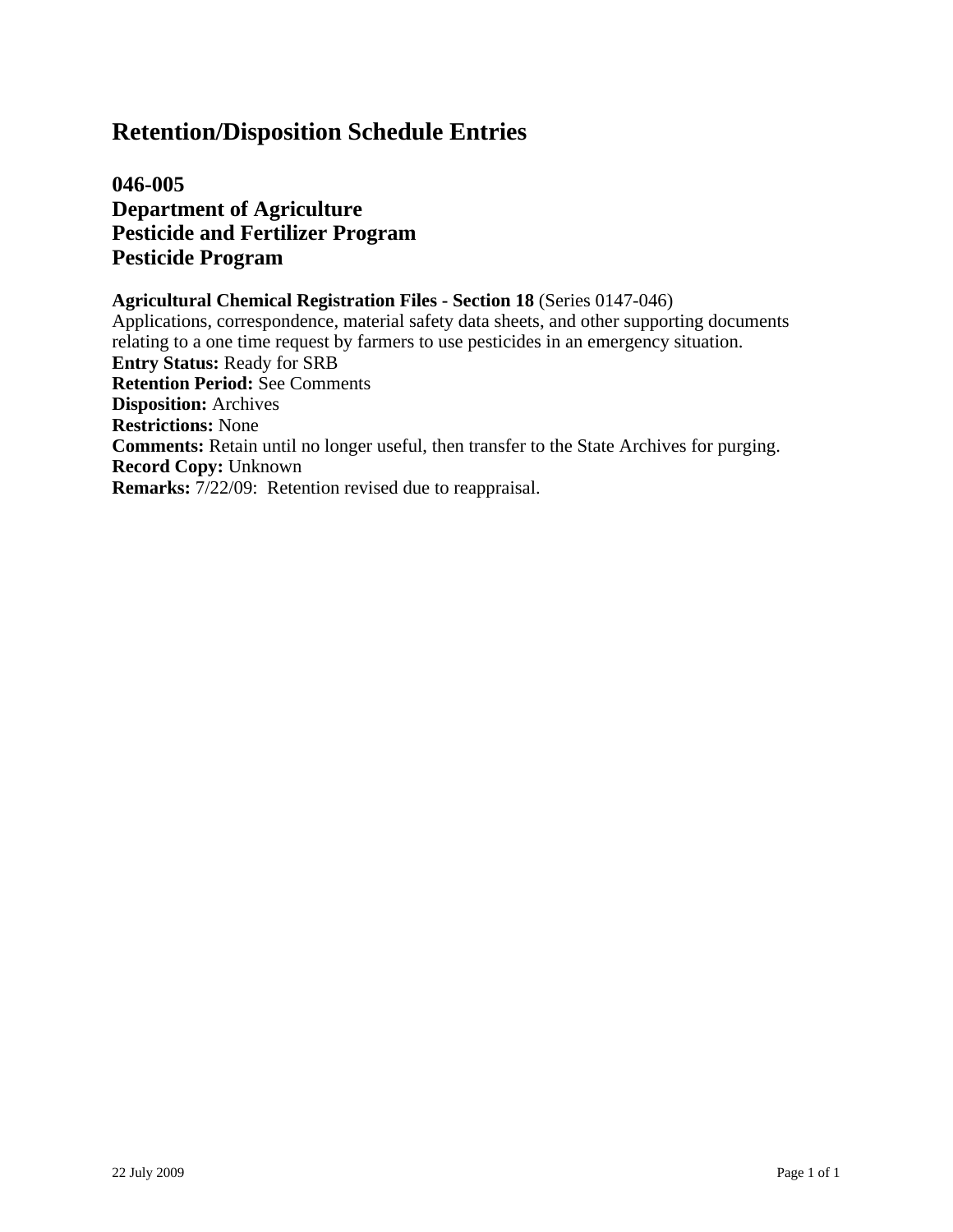- 1. **Agency:** Kansas Health Care Stabilization Fund
- 2. **Records Officer:** Rita Noll **Phone:** 291-3407
- 3. **Appraising Archivists:** Scott Leonard, Matt Veatch, Pat Michaelis, Bob Knect, Marcella Wiget
- 4. **Date of Appraisal:** April 27, 2009
- 5. **Total records No. of Series:** 1
- 6. **Archival/Permanent records No. of Series:** 0
- 7. **Records Eligible for Immediate Transfer to Archives:**

**No. of Series:** 0

## 8. **Appraisal Based Upon:**

Review by grant project staff and KSHS archivists.

## 9. **Appraisal Narrative:**

This series from the Heath Care Stabilization Fund was reappraised by staff as part of the NHPRC grant project, and found to no longer have archival value. Currently there are 394 cubic feet of this series in the State Archives, and KSHS wishes to deaccesion these. The current disposition of the records is "Transfer to Archives."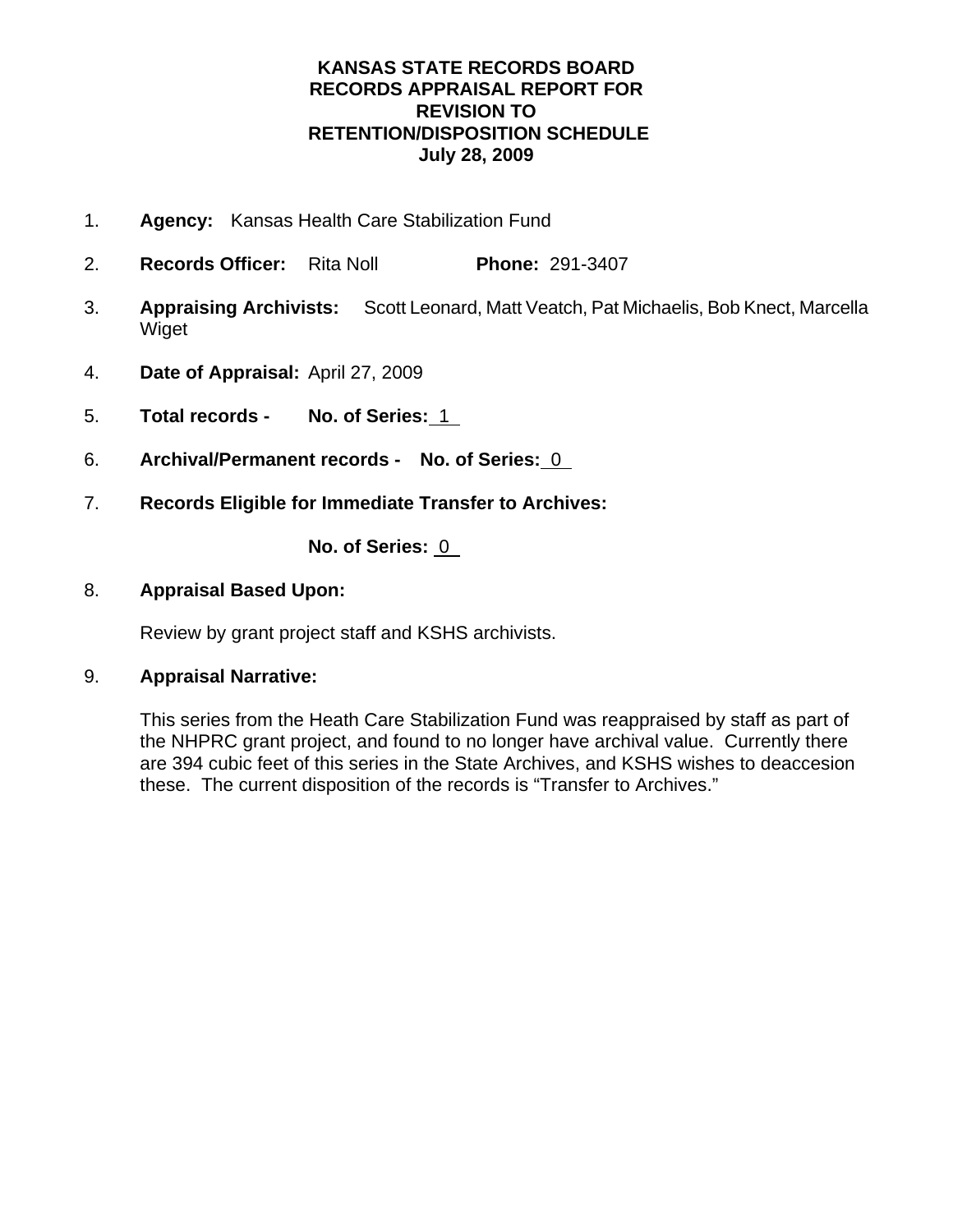## **270-001 Health Care Stabilization Fund**

**Claim Files** (Series 0002-270) Documents relating to the payment of claims filed against the Health Care Stabilization Fund which provides supplementary or primary professional liability coverage for health care providers. **Entry Status:** Ready for SRB **Retention Period:** 013 cldr yrs **Disposition:** Destroy **Restrictions:** Portions per K.S.A. 45-221(3)(25); 45 CFR Parts 160 and 164 (HIPAA) **Comments:** Retain in office 3 calendar years after claim is closed, transfer to the records center for 10 calendar years, then destroy. **Record Copy:** Unknown

**Remarks:** 4/27/09 -- Revised retention based upon reappraisal; added HIPAA restriction.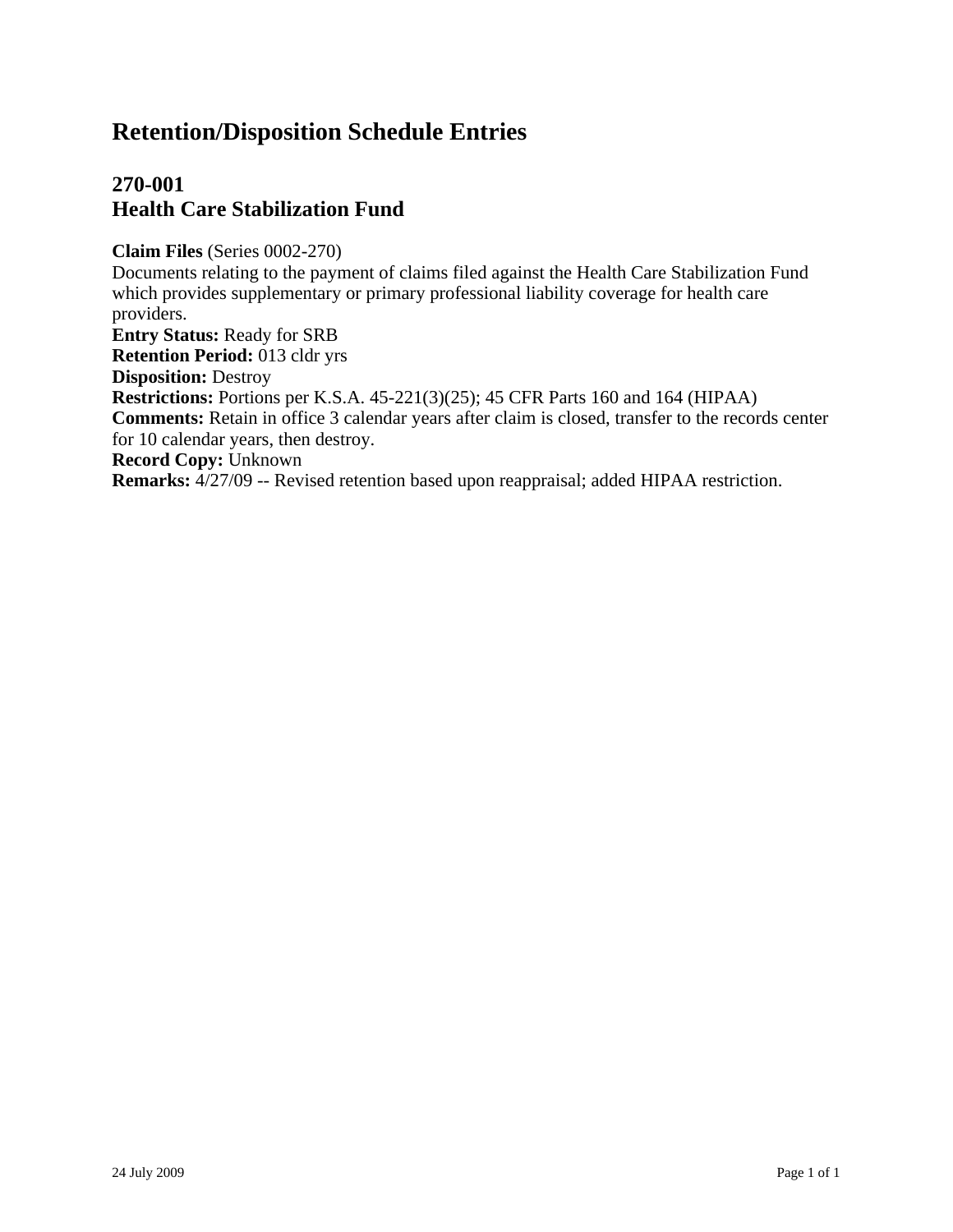- 1. **Agency:** Kansas Lottery
- 2. **Records Officer:** Carolyn Brock **Phone:** 296-5781
- 3. **Appraising Archivists:** Scott Leonard, Matt Veatch, Pat Michaelis, Bob Knect, Matt Gorzalski
- 4. **Date of Appraisal:** June 29, 2009
- 5. **Total records No. of Series:** 1
- 6. **Archival/Permanent records No. of Series:** 0
- 7. **Records Eligible for Immediate Transfer to Archives:**

**No. of Series:** 0

## 8. **Appraisal Based Upon:**

Review by grant project staff and KSHS archivists.

## 9. **Appraisal Narrative:**

This series from the Kansas Lottery was reappraised by staff as part of the NHPRC grant project, and found to no longer have archival value. Currently there are 25 cubic feet of this series in the State Archives, and KSHS wishes to deaccesion these. The current disposition of the records is "Transfer one pack to Archives;" a set is also transferred to the KBI to ensure game integrity.